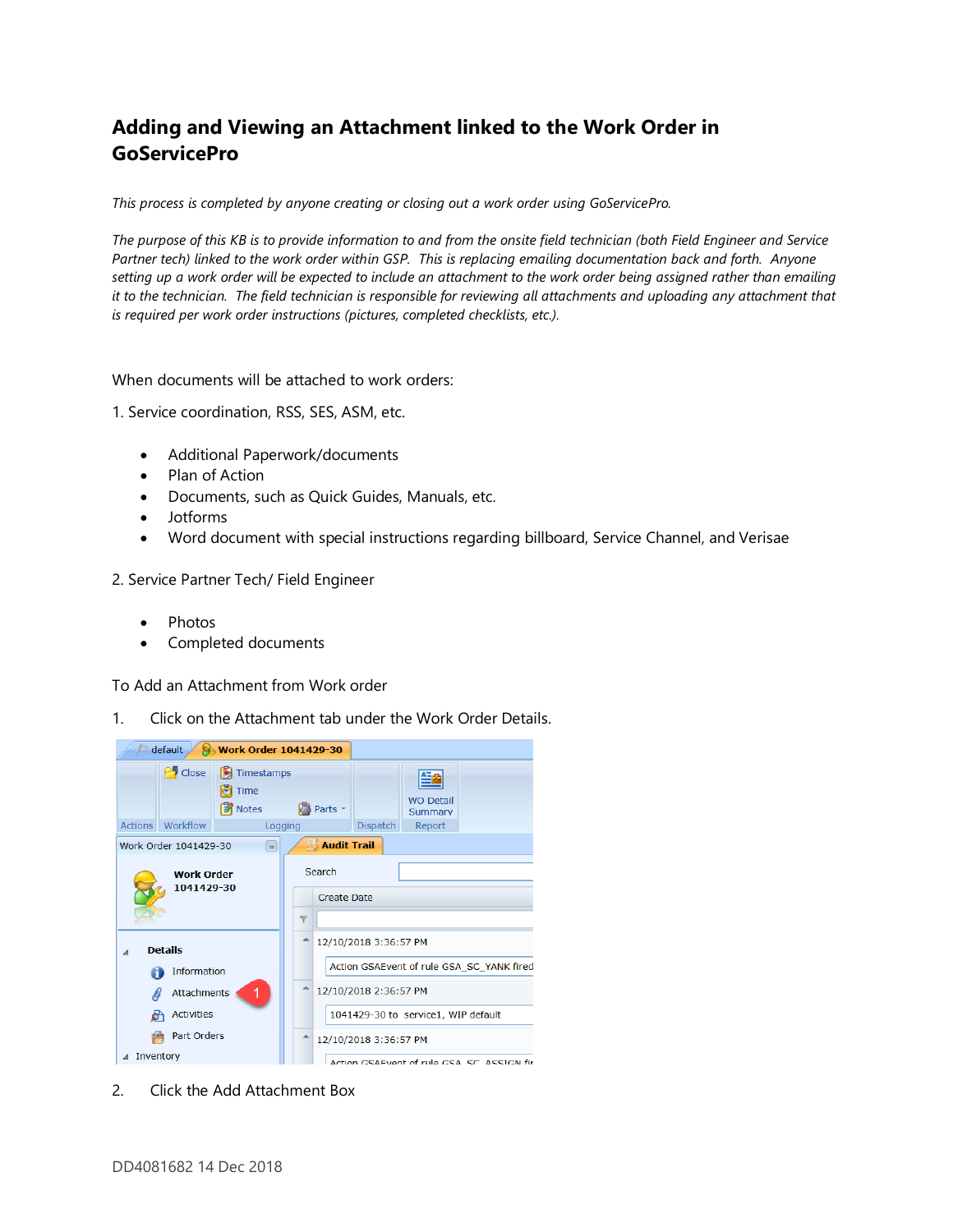| default<br><b>Work Order 1041429-30</b><br>Ħ                                  |                    |  |                                                    |                 |                             |                   |                |  |  |  |  |  |  |
|-------------------------------------------------------------------------------|--------------------|--|----------------------------------------------------|-----------------|-----------------------------|-------------------|----------------|--|--|--|--|--|--|
| Close<br>₿<br>Timestamps<br><b>D</b> Time<br><b>X</b> Notes<br><b>图 Parts</b> |                    |  |                                                    |                 | <b>WO Detail</b><br>Summary | Add<br>Attachment | $\overline{2}$ |  |  |  |  |  |  |
| Actions                                                                       | Workflow           |  | Logging                                            | <b>Dispatch</b> | Report                      | Attachments       |                |  |  |  |  |  |  |
| Attachments<br>f)<br>Work Order 1041429-30<br> ⊶                              |                    |  |                                                    |                 |                             |                   |                |  |  |  |  |  |  |
|                                                                               | <b>Work Order</b>  |  | Search Enter Search Criteria Here<br><b>P</b> Help |                 |                             |                   |                |  |  |  |  |  |  |
| 1041429-30                                                                    |                    |  | Type                                               |                 |                             | <b>Name</b>       |                |  |  |  |  |  |  |
|                                                                               |                    |  | $\overline{\mathbf{Y}}$                            |                 |                             |                   |                |  |  |  |  |  |  |
| ⊿                                                                             | <b>Details</b>     |  |                                                    |                 |                             |                   |                |  |  |  |  |  |  |
| Information                                                                   |                    |  |                                                    |                 |                             |                   |                |  |  |  |  |  |  |
| O                                                                             | <b>Attachments</b> |  |                                                    |                 |                             |                   |                |  |  |  |  |  |  |
| P                                                                             | <b>Activities</b>  |  |                                                    |                 |                             |                   |                |  |  |  |  |  |  |
|                                                                               | Part Orders        |  |                                                    |                 |                             |                   |                |  |  |  |  |  |  |
| Inventory                                                                     |                    |  |                                                    |                 |                             |                   |                |  |  |  |  |  |  |

- 3. From Add Attachment click on the 3 dots by the File Name field.
	- 1. Select the file from your computer file must be saved prior to selecting
		- 1. File Name should consist of Task (aka Checklist, Pic1, Pic2) Note File name cannot be more than 25 characters
		- 2. Description should be the Work Order Number (this is used to identify the work order linked at case level)
- 4. Once file is selected click Save and Close



5. For all attachments attached to the Work order the user must also select Sync with Mobile User? Box located at the far right after uploading attachment.